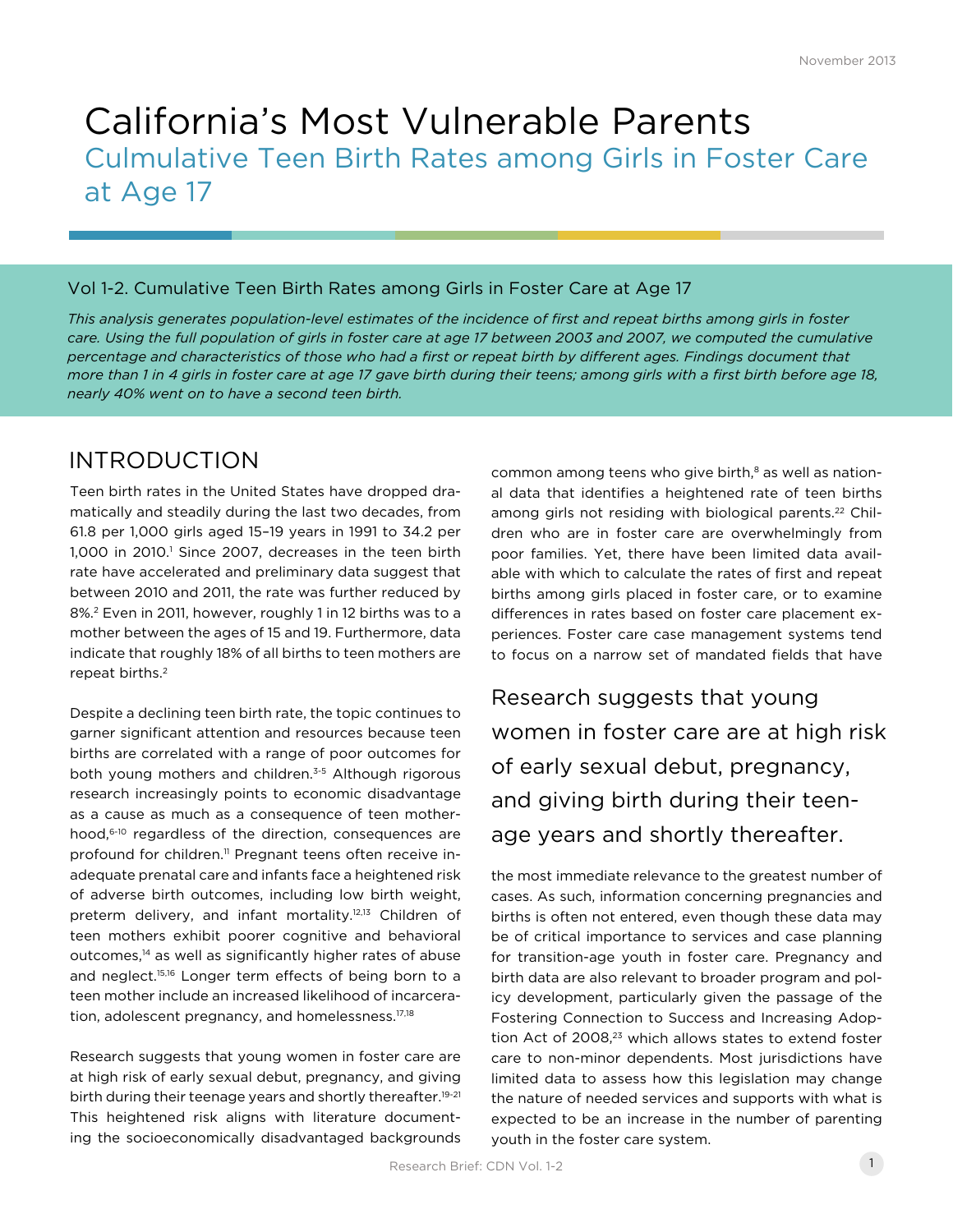### **OBJECTIVE**

*The current limitations of child protective service data for tracking births necessitate the use of alternative data sources. In this study, we use CPS records matched to birth records to produce a population-level, longitudinal examination of the incidence of first and repeat births among girls in foster care at age 17. Our objective was to generate new epidemiological data that would allow us to characterize the rates of first and repeat births for a population of girls in foster care.*

## METHODS

### **DATA SOURCES**

This analysis was based on a dataset constructed by linking CPS records to vital birth records for the state of California. Child protection records were available through a university–agency data collaboration with the California Department of Social Services; vital birth records were obtained from the California Department of Public Health. These two data sources were linked using probabilistic matching software. Potential record pairs were generated based on a combination of personal identifiers common to both files. A clerical review was conducted to establish score thresholds for assigning each record pair as either a match or non-match. All uncertain pairs falling between these two score thresholds were manually reviewed and assigned a match status. The linkage of CPS and birth records for this project was approved by both state and university committees for the protection of human subjects and was reviewed and endorsed by California's Vital Statistics Advisory Committee.

After records were matched, we created a dataset consisting of the full population of girls who were age 17 and in a child welfare-supervised foster care placement between 2003 and 2007. By aggregating data for years with uncensored birth observations through the conclusion of the teen years (i.e., births before age 20), we obtained an adequately sized base population from which we could examine correlates of first and repeat births. Additionally, through the inclusion of all girls who were 17 and in foster care during this period, we avoided any potential biases that may operate via unrepresentative point-in-time or exit cohort samples.25

### **ANALYSIS**

Using these aggregated data, we calculated descriptive statistics for the full population of 17-year-old girls in foster care during this period and used birth record information to compute the cumulative rate of first births before age

18 and age 20. We report covariate differences in firstbirth rates as crude risk ratios (RRs) bounded by 95% confidence intervals (CI) with accompanying p-values. We chose to focus on these age cutoffs because births before age 18 provide an estimate of how many girls gave birth before transitioning into adulthood (and, at least historically, out of the foster care system). The cumulative rate of first births occurring before age 20 reflects the percentage of this foster youth population who had given birth during their teens. We additionally computed rates of repeat teen births for girls who had a first birth before age 18 or 19. We excluded from our repeat teen birth analysis girls who had a first birth only after their 19th birthday as, almost by definition, a repeat teen birth could not have occurred.

### **VARIABLES**

All covariates were coded based on information derived from administrative CPS records. Youth were coded into one of four mutually exclusive racial/ethnic groups based on primary race and a Hispanic ethnicity indicator (White, Black, Latina/Hispanic, other/missing). The "other/missing" group included youth who were Asian, Native American, Pacific Islander, or for whom race/ ethnicity information was missing. The small number of youth in each of these subgroups, as well as consistently low rates of birth, prevented further stratifications. Removal reason was coded based on the maltreatment type corresponding to the placement episode at age 17 (neglect, physical abuse, sexual abuse, other/missing). Episode length was coded based on the length of the placement episode (< 12 months, 12–35 months, 36- 59 months, ≥ 60 months). Placement count captured the number of placements during the episode (1 placement, 2–3 placements, 4+ placements). Finally, we

Read the full *California's Most Vulnerable Parents*  report, other research briefs, a fact sheet, and more at [hiltonfoundation.org/teenparentsreport](http://www.hiltonfoundation.org/teenparentsreport)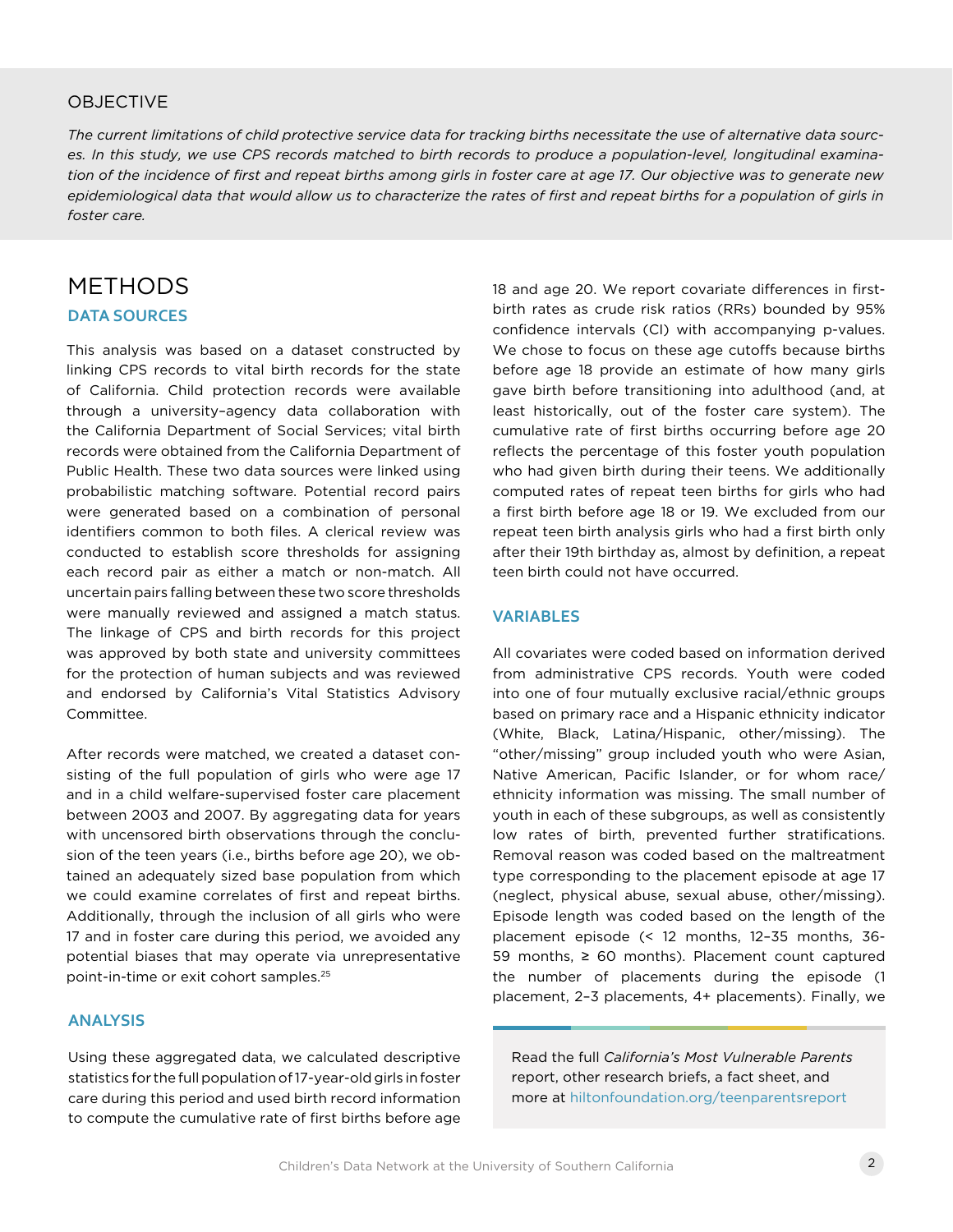#### **VARIABLES** *( continued )*

also examined the last placement type of the episode (kinship foster home, non-kin foster home, congregate care, guardian/other) and the final exit from this episode (emancipation, reunification, adoption/guardianship, runaway, other). The "other" category for final exit type was defined as discharges to other institutional settings (e.g., hospitalization, incarceration).

It should be noted that although we report p-values in our unadjusted examinations of covariates, the large size of our population meant that even modest differences emerged as significant. Therefore, we focus our discussions on those findings in which the magnitude of group differences was notable and substantively meaningful. We examined placement-related covariates in an effort to identify correlates of first and repeat births before ages 18 and 20. There were undoubtedly strong selection effects that we were unable to address in this descriptive study. As such, it would be inappropriate to infer any causal relationships between covariates and birth rates.

# RESULTS

### **FIRST BIRTHS BY AGE**

Figure 1 depicts the cumulative percentage of girls who were age 17 and in foster care between 2003 and 2007 and had a first birth before age 18, 19, and 20. Of the 6,749 girls in our population, a total of 11.5% (n = 777) had given birth before age 18.

More than 1 in 4 girls in foster care at age 17 had given birth at least once before age 20.

The cumulative percentage of girls with a first birth before age 19 was  $19.0\%$  (n = 1,281). By the end of the teen years, 27.5% (n = 1,856)—or more than 1 in 4 girls in foster care at age 17—had given birth at least once. Although not shown, the cumulative percentage of girls who had given birth before age 21 was 34.3%.

### **FIGURE 1**



*Cumulative Percentage of Girls in a Los Angeles County Foster Care Placement at Age 17 Who Had a First Birth as a Teen, 2003-2007*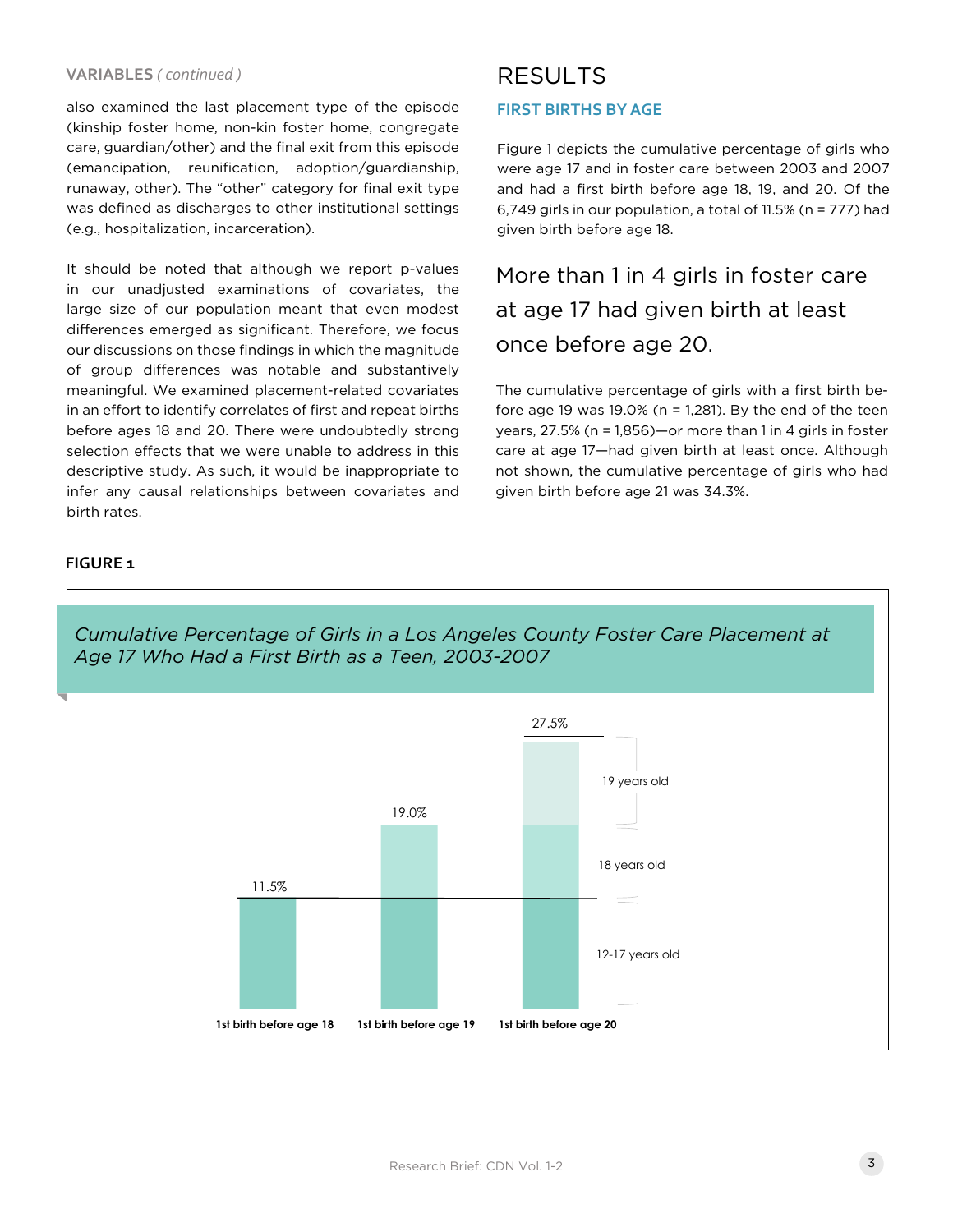#### **FIRST BIRTHS**

Table 1 presents the cumulative percentages of first teen births before ages 18 and 20 by race/ethnicity, as well as foster care placement covariates. Rates of first births were highest among Latina youth at both age cutoffs. The birth rate among Latinas who were in foster care at age 17 (15.5%) was more than twice the rate of their White counterparts (6.4%) before age 18 (RR = 2.42; 95% CI = 1.84–3.16). Although somewhat attenuated, the birth rate for Latinas remained significantly higher than the rate for White teens when all first births before age 20 were examined (RR = 1.74; 95% CI = 1.50–2.01). Among Black teens in our population, 9.6% gave birth before age 18; the rate was 24.4% when all births before age 20 were counted.

# Rates of first births were highest among Latina youth.

Birth rates before age 18 varied based on the most recent removal reason. The birth rates of youth removed for neglect (12.5%) were significantly higher than those removed for physical abuse (9.7%) and other/missing maltreatment information (9.8%), but not statistically different than the rate associated with a removal for sexual abuse (10.5%). By age 20, birth rate differences only emerged between neglect compared to other/ missing maltreatment.

Across both age thresholds, birth rates were lower among those girls whose episodes had lasted 5 years or longer  $(≥ 60$  months) relative to youth with shorter episodes. It is also worth noting that a continuous foster care placement episode of 60 months or more was the most frequently observed episode length for girls in our population (51.4%). Among girls who had experienced four or more placements during their episode, first birth rates were significantly higher than the rates observed for girls who had been in only 1 to 3 placements. Birth rates before ages 18 and 20 were highest among the 14.9% of youth whose last placement during the episode was in a congregate care setting (20.7% and 37.5%, respectively), whereas percentages were notably lower among youth in guardian/other placements (4.9% and 15.6%, respectively). No significant birth rate differences at either age cutoff emerged for youth in non-kinship foster homes compared to those in kinship care.

Overall, 70.7% of girls turned age 18 while still in care and therefore exited via via emancipation (data were preAB12). Another 15.1% reunified, 4.5% exited to adoption or guardianship, 5.0% were coded as runaways, and 4.8% had exits coded as "other" (e.g., incarcerated, hospitalized). Before age 18 and relative to youth who emancipated, a significantly lower rate of teen birth was observed among those who exited to adoption or guardianship (RR = 0.53; 95% CI = 0.34–0.84). When all births before age 20 were considered, first birth rates were 26% higher among girls who exited to reunification (RR = 1.26; 95% CI = 1.14–1.39) and 28% higher among those who had run away (RR = 1.28; 95% CI = 1.10–1.50) compared to the birth rate of those who had emancipated. Youth who exited to adoption or guardianship maintained a significantly lower teen birth rate (RR = 0.64; 95% CI = 0.50–0.82).

### **REPEAT BIRTHS**

Table 2 features youth who had a first teen birth before age 18 or 19 and reports the rates of repeat teen births by covariates and age at first birth. As previously reported, 1,856 (27.5%) girls in foster care at age 17 gave birth for the first time before age 20. Yet, many of these youth first gave birth at age 19 and therefore, almost by definition, could not have a repeat teen birth. Therefore, in contrast to national statistics concerning repeat teen births,<sup>26</sup> we restricted our examination of repeat births to girls whose first birth occurred before ages 18 or 19.

# Among girls in foster care who had a first birth before age 18, 38.7% had a repeat teen birth.

Not surprisingly, the overall rate of repeat births was higher among girls with a first birth before age 18 (38.7%) than for the larger population of youth who had a first birth at any point before age 19 (29.9%). Among girls with a first birth before age 18, no statistically significant variations in repeat teen birth rates emerged. When our examination was extended to include all youth with a first birth before age 19, only a single covariate emerged with significantly disparate rates of repeat teen births. The rate of repeat births observed for girls whose last placement was in either a non-kin foster home or a congregate care setting was roughly 30% greater than the rate among those placed with kin (non-kin foster home: RR = 1.32; 95% CI = 1.07–1.62; congregate care: RR = 1.31; 95% CI 1.04–1.66).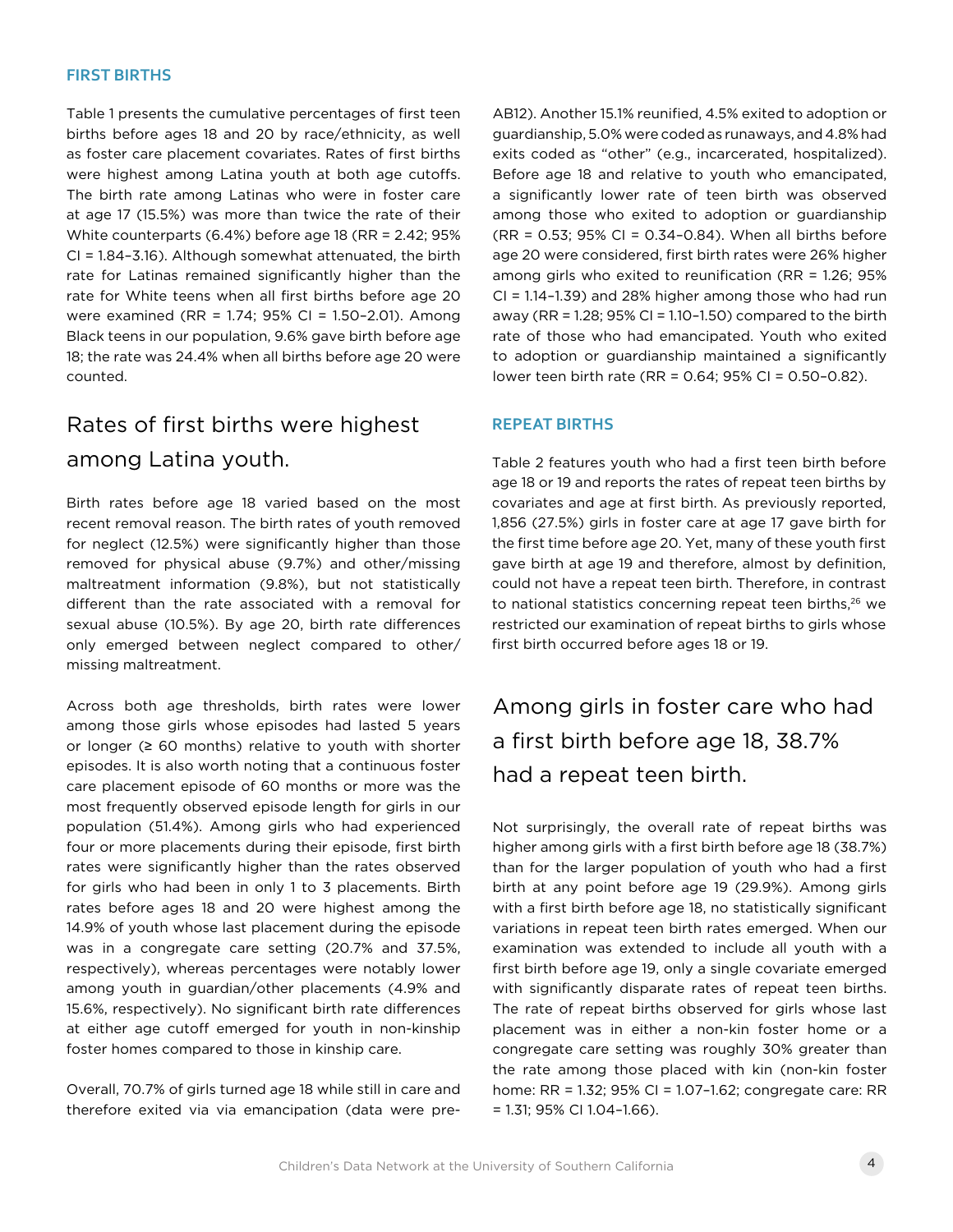### *Descriptive Characteristics of Girls in a Los Angeles County Foster Care Placement at Age 17: First Birth Rates Before Age 18 and Before Age 20 (per 100), Crude Risk Ratios, and 95% Confidence Intervals, 2003–2007*

|                            |              | In Care<br>age 17 | First Birth Before Age 18<br>(vs. no birth before age 18) |         |                          |                          | First Birth Before Age 20<br>(vs. no birth before age 20) |         |           |                          |
|----------------------------|--------------|-------------------|-----------------------------------------------------------|---------|--------------------------|--------------------------|-----------------------------------------------------------|---------|-----------|--------------------------|
|                            |              | 2003-2007         | births                                                    | rate    |                          | crude risk ratios        | births                                                    | rate    |           | crude risk ratios        |
|                            | $\mathsf{N}$ | col%              | $\sqrt{n}$                                                | per 100 | RR                       | (95% CI)                 | $\sqrt{n}$                                                | per 100 | RR        | (95% CI)                 |
| Total                      | 6,749        | 100.0%            | 777                                                       | 11.5    | $\overline{\phantom{a}}$ | $\overline{a}$           | 1,856                                                     | 27.5    | Щ.        | $\overline{\phantom{a}}$ |
| <b>Race/Ethnicity</b>      |              |                   |                                                           |         |                          |                          |                                                           |         |           |                          |
| White                      | 856          | 12.7%             | 55                                                        | 6.4     | Ref.                     | $\overline{\phantom{a}}$ | 167                                                       | 19.5    | Ref.      |                          |
| <b>Black</b>               | 3,002        | 44.5%             | 289                                                       | 9.6     | $1.50**$                 | (1.13, 1.98)             | 733                                                       | 24.4    | $1.25***$ | (1.08, 1.45)             |
| Latina                     | 2,726        | 40.4%             | 423                                                       | 15.5    | $2.42***$                | (1.84, 3.16)             | 925                                                       | 33.9    | $1.74***$ | (1.50, 2.01)             |
| Other/Missing              | 165          | 2.4%              | 10                                                        | 6.1     | 0.87                     | (0.44, 1.72)             | 31                                                        | 18.8    | 0.96      | (0.67, 1.36)             |
| <b>Removal Reason</b>      |              |                   |                                                           |         |                          |                          |                                                           |         |           |                          |
| Neglect                    | 4,200        | 62.2%             | 525                                                       | 12.5    | Ref.                     | $\overline{\phantom{a}}$ | 1,196                                                     | 28.5    | Ref.      | $-$                      |
| <b>Physical Abuse</b>      | 805          | 11.9%             | 78                                                        | 9.7     | $0.78*$                  | (0.62, 0.97)             | 205                                                       | 25.5    | 0.89      | (0.79, 1.02)             |
| Sexual Abuse               | 446          | 6.6%              | 47                                                        | 10.5    | 0.84                     | (0.64, 1.12)             | 134                                                       | 30.0    | 1.06      | (0.91, 1.23)             |
| Other/Missing              | 1,298        | 19.2%             | 127                                                       | 9.8     | $0.78**$                 | (0.65, 0.94)             | 321                                                       | 24.7    | $0.87**$  | (0.78, 0.97)             |
| <b>Episode Length</b>      |              |                   |                                                           |         |                          |                          |                                                           |         |           |                          |
| $\geq 60$ months           | 3.414        | 51.4%             | 287                                                       | 8.4     | Ref.                     |                          | 787                                                       | 23.1    | Ref.      | --                       |
| 36-59 months               | 975          | 14.7%             | 138                                                       | 14.2    | $1.68***$                | (1.39, 2.04)             | 291                                                       | 29.9    | $1.29***$ | (1.16, 1.45)             |
| 12-35 months               | 1,450        | 21.8%             | 231                                                       | 15.9    | $1.90***$                | (1.61, 2.23)             | 492                                                       | 33.9    | $1.47***$ | (1.34, 1.62)             |
| $<$ 12 months              | 804          | 12.1%             | 113                                                       | 14.1    | $1.67***$                | (1.36, 2.05)             | 267                                                       | 33.2    | $1.44***$ | (1.28, 1.62)             |
| <b>Placement Count</b>     |              |                   |                                                           |         |                          |                          |                                                           |         |           |                          |
| 1 placement                | 1,563        | 23.2%             | 146                                                       | 9.3     | Ref.                     |                          | 366                                                       | 23.4    | Ref.      | 44                       |
| 2-3 placements             | 2,085        | 30.9%             | 194                                                       | 9.3     | 1.00                     | (0.81, 1.22)             | 504                                                       | 24.2    | 1.03      | (0.92, 1.16)             |
| 4+ placements              | 3,101        | 46.0%             | 437                                                       | 14.1    | $1.51***$                | (1.26, 1.80)             | 986                                                       | 31.8    | $1.36***$ | (1.22, 1.51)             |
| <b>Last Placement Type</b> |              |                   |                                                           |         |                          |                          |                                                           |         |           |                          |
| Kinship                    | 2,286        | 33.9%             | 260                                                       | 11.4    | Ref.                     |                          | 619                                                       | 27.1    | Ref.      |                          |
| Non-kin                    | 2.431        | 36.0%             | 269                                                       | 11.1    | 0.97                     | (0.83, 1.14)             | 714                                                       | 29.4    | 1.08      | (0.99, 1.19)             |
| Congregate Care            | 942          | 14.0%             | 195                                                       | 20.7    | $1.82***$                | (1.54, 2.16)             | 353                                                       | 37.5    | $1.38***$ | (1.24, 1.54)             |
| Guardian/Other             | 659          | 16.2%             | 53                                                        | 4.9     | $0.43***$                | (0.32, 0.57)             | 170                                                       | 15.6    | $0.58***$ | (0.49, 0.67)             |
| <b>Final Exit</b>          |              |                   |                                                           |         |                          |                          |                                                           |         |           |                          |
| Emancipation               | 4,772        | 70.7%             | 540                                                       | 11.3    | Ref.                     |                          | 1,270                                                     | 26.6    | Ref.      |                          |
| Reunification              | 1,018        | 15.1%             | 138                                                       | 13.6    | $1.20*$                  | (1.01, 1.43)             | 341                                                       | 33.5    | $1.26***$ | (1.14, 1.39)             |
| Adoption/Guard.            | 300          | 4.5%              | 18                                                        | 6.0     | $0.53**$                 | (0.34, 0.84)             | 51                                                        | 17.0    | $0.64**$  | (0.50, 0.82)             |
| Runaway                    | 334          | 5.0%              | 49                                                        | 14.7    | 1.30                     | (0.99, 1.70)             | 114                                                       | 34.1    | $1.28**$  | (1.10, 1.50)             |
| Other                      | 325          | 4.8%              | 32                                                        | 9.9     | 0.87                     | (0.62, 1.22)             | 80                                                        | 24.6    | 0.92      | (0.76, 1.12)             |

Notes: Summed counts may not equal column totals due to missing values for some variables.

Ref = reference group; RR = risk ratio; CI = confidence interval; Guard = guardianship. \*p < .05; \*\*p < .01; \*\*\*p < .001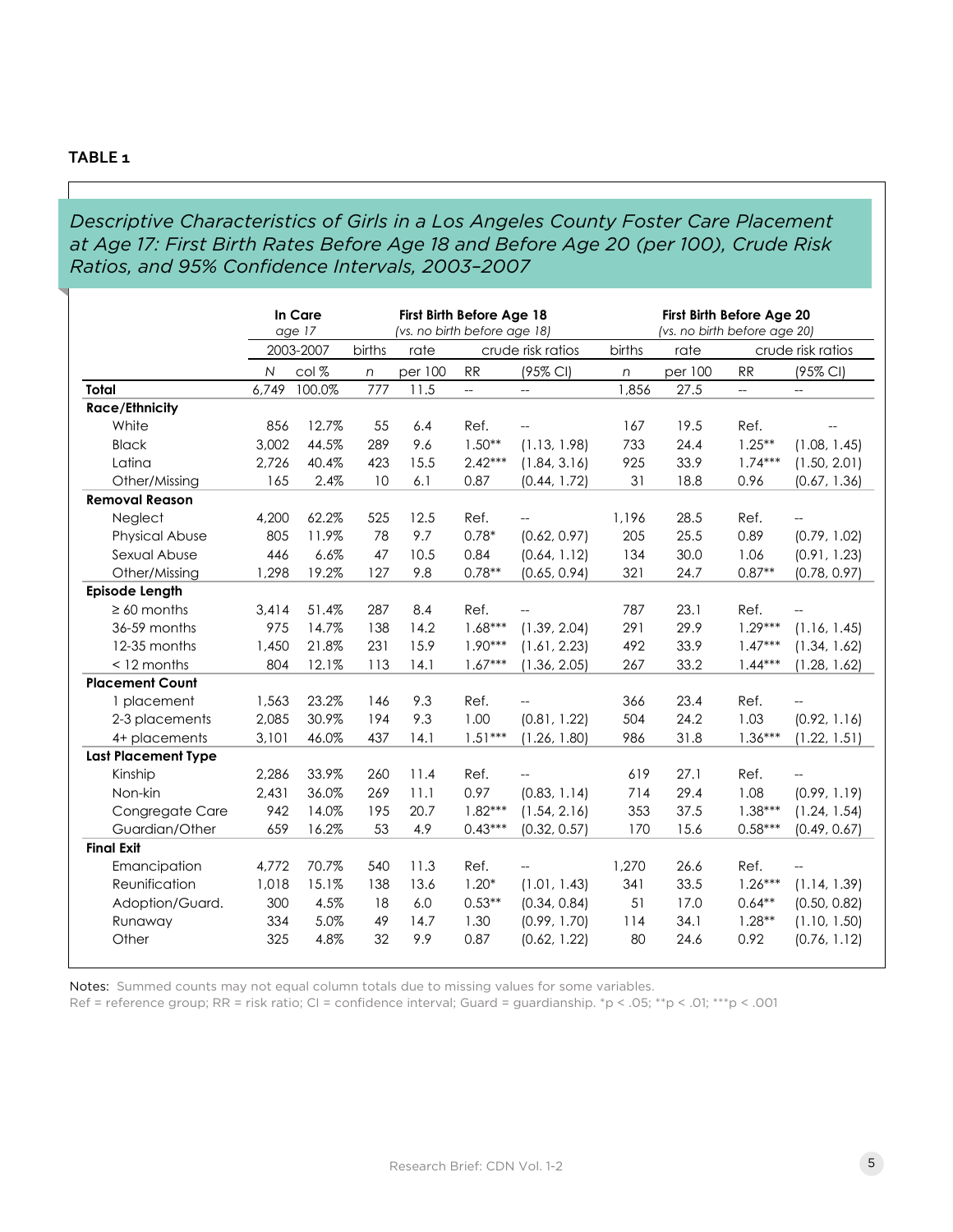### *Repeat Birth Rates (per 100 first births) by Age at First Teen Birth Among Girls in a Los Angeles County Foster Care Placement at Age 17 in Los Angeles, 2003–2007*

|                            |               | <b>Repeat Teen Birth</b><br>(first birth before age 18; N=777) |      |                          | <b>Repeat Teen Birth</b><br>(first birth before age 19, N=1,281) |              |                   |                          |  |
|----------------------------|---------------|----------------------------------------------------------------|------|--------------------------|------------------------------------------------------------------|--------------|-------------------|--------------------------|--|
|                            | repeat births |                                                                |      | crude risk ratios        | repeat births                                                    |              | crude risk ratios |                          |  |
|                            | $\sqrt{n}$    | rate per 100                                                   | RR   | (95% CI)                 | $\sqrt{n}$                                                       | rate per 100 | RR                | (95% CI)                 |  |
| Total                      | 301           | 38.7                                                           | Щ.   | $\overline{\phantom{a}}$ | 383                                                              | 29.9         | <u></u>           | $\overline{\phantom{a}}$ |  |
| <b>Race/Ethnicity</b>      |               |                                                                |      |                          |                                                                  |              |                   |                          |  |
| White                      | 19            | 34.6                                                           | Ref. | $\mathbf{u}$             | 25                                                               | 23.4         | Ref.              | $\overline{\phantom{a}}$ |  |
| <b>Black</b>               | 102           | 35.3                                                           | 1.02 | (0.69, 1.52)             | 139                                                              | 27.8         | 1.19              | (0.82, 1.72)             |  |
| Latina                     | 176           | 41.6                                                           | 1.20 | (0.82, 1.76)             | 212                                                              | 32.6         | 1.39              | (0.97, 2.00)             |  |
| <b>Removal Reason</b>      |               |                                                                |      |                          |                                                                  |              |                   |                          |  |
| Neglect                    | 198           | 37.7                                                           | Ref. |                          | 252                                                              | 29.7         | Ref.              | $-$                      |  |
| Physical Abuse             | 36            | 46.2                                                           | 1.22 | (0.94, 1.59)             | 47                                                               | 36.7         | 1.23              | (0.96, 1.59)             |  |
| Sexual Abuse               | 19            | 40.4                                                           | 1.07 | (0.74, 1.54)             | 25                                                               | 28.4         | 0.96              | (0.68, 1.35)             |  |
| Other/Missing              | 48            | 37.8                                                           | 1.00 | (0.78, 1.29)             | 59                                                               | 27.2         | 0.91              | (0.72, 1.16)             |  |
| <b>Episode Length</b>      |               |                                                                |      |                          |                                                                  |              |                   |                          |  |
| $\geq 60$ months           | 107           | 37.3                                                           | Ref. | $\sim$ $\sim$            | 4                                                                | 28.1         | Ref.              | $\overline{\phantom{a}}$ |  |
| 36-59 months               | 58            | 42.0                                                           | 1.13 | (0.86, 1.45)             | 71                                                               | 33.2         | 1.18              | (0.93, 1.50)             |  |
| 12-35 months               | 89            | 38.5                                                           | 1.03 | (0.83, 1.29)             | 105                                                              | 29.8         | 1.06              | (0.86, 1.31)             |  |
| $<$ 12 months              | 47            | 41.6                                                           | 1.12 | (0.88, 1.44)             | 65                                                               | 32.2         | 1.15              | (0.89, 1.46)             |  |
| <b>Placement Count</b>     |               |                                                                |      |                          |                                                                  |              |                   |                          |  |
| 1 placement                | 52            | 35.6                                                           | Ref. |                          | 72                                                               | 28.0         | Ref.              | $\overline{\phantom{a}}$ |  |
| 2-3 placements             | 78            | 40.2                                                           | 1.13 | (0.86, 1.49)             | 95                                                               | 28.5         | 1.01              | (0.79, 1.32)             |  |
| 4+ placements              | 171           | 39.1                                                           | 1.10 | (0.86, 1.41)             | 216                                                              | 31.3         | 1.12              | (0.89, 1.40)             |  |
| <b>Last Placement Type</b> |               |                                                                |      |                          |                                                                  |              |                   |                          |  |
| Kinship                    | 93            | 35.8                                                           | Ref. |                          | 109                                                              | 25.5         | Ref.              | $-$                      |  |
| Non-kin                    | 113           | 42.0                                                           | 1.17 | (0.94, 1.46)             | 160                                                              | 33.6         | $1.32**$          | (1.07, 1.62)             |  |
| Congregate Care            | 78            | 40.0                                                           | 1.12 | (0.88, 1.42)             | 91                                                               | 33.5         | $1.31*$           | (1.04, 1.66)             |  |
| Guardian/Other             | 17            | 32.1                                                           | 0.90 | (0.59, 1.37)             | 23                                                               | 21.9         | 0.86              | (0.58, 1.28)             |  |
| <b>Final Exit</b>          |               |                                                                |      |                          |                                                                  |              |                   |                          |  |
| Emancipation               | 209           | 38.7                                                           | Ref. |                          | 262                                                              | 29.9         | Ref.              | $\overline{\phantom{a}}$ |  |
| Reunification              | 52            | 37.7                                                           | 0.97 | (0.77, 1.23)             | 66                                                               | 27.5         | 0.92              | (0.73, 1.15)             |  |
| Runaway                    | 17            | 34.7                                                           | 0.90 | (0.60, 1.34)             | 25                                                               | 31.7         | 1.06              | (0.75, 1.48)             |  |
| Other                      | 17            | 53.1                                                           | 1.37 | (0.97, 1.93)             | 22                                                               | 38.6         | 1.29              | (0.92, 1.82)             |  |

Notes: Summed counts may not equal column totals due to missing values for some variables.

Ref = reference group; RR = risk ratio; CI = confidence interval.

Categories were suppressed from findings due to small cell sizes and unstable estimates: (1) other/missing from race/ethnicity; and (2) adoption/guardianship from final exit.  $np < .05$ ;  $*$  $p < .01$ ;  $**$  $p < .001$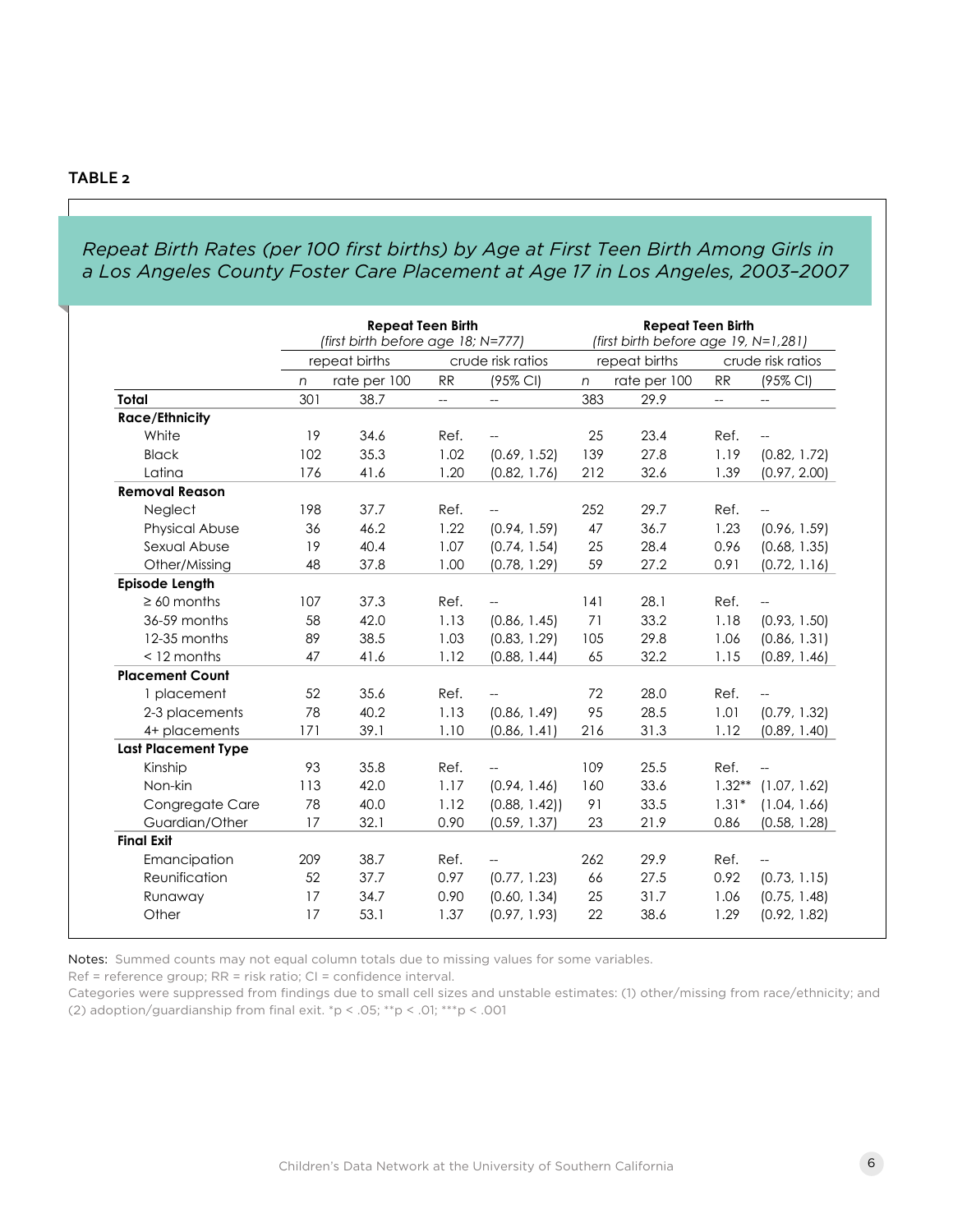# **DISCUSSION**

### **SUMMARY**

In this study, we developed population-level, longitudinal estimates of first and repeat births among girls in foster care at age 17 in Los Angeles County. Using CPS records linked to birth records, we identified the full population of girls in foster care at age 17 between 2003 and 2007. We used this population of girls to characterize variations in the rates of first and repeat births based on race/ethnicity, placement-related covariates, and age at first birth. Data from these analyses indicate that in Los Angeles County, more than 1 in 4 girls in foster care at age 17 gave birth as a teen. Among girls with a first teen birth before age 18, more than 1 in 3 gave birth to a second child before age 20.

Among girls with a first teen birth before age 18, more than 1 in 3 gave birth to a second child before age 20.

### **CHARACTERISTIC BIRTH RATE DIFFERENCES**

Significant variations in teen birth rates emerged across several covariates. Rates of first births by race/ethnicity directionally aligned with general population state and national statistics: both Black and Latina youth had significantly heightened rates of first births relative to White youth in foster care. Youth removed because of physical abuse had lower first birth rates before age 18 than youth removed for reasons of neglect, yet rates were statistically equivalent when all births before age 20 were considered. This finding suggests that the relationship between removal type and the birth rate observed before age 18 may be due to a more general designation of pregnant or already parenting youth entering foster care as neglected. It is also important to note that our coding of removal type did not capture lifetime exposure to various forms of reported or substantiated maltreatment. Rather, it merely reflected the most proximate maltreatment type for the episode in which we identified 17-years-olds who were in foster care.

Data from this analysis documented a relationship between the number of placements and rates of first births: the highest birth rates were observed among youth who had four or more placements during the observed foster care episode – and nearly half of our population fell in this group (46.0%). Although this finding is consistent with research linking placement instability to various behavioral problems and adverse outcomes,<sup>27,28</sup> it is unclear whether our finding is: (1) because of placement moves that occurred as a result of pregnancy or a birth, (2) a reflection of high-risk behaviors associated with both teen births and placement disruptions, or (3) causal in nature.

These data suggest that children entering a new foster care episode during their teens may be a particularly vulnerable subpopulation.

Variations by episode length produced some of the most striking differences in birth rates. Girls who had been in foster care episodes lasting 60 months or more (and who therefore entered foster care at or before age 12) had significantly lower rates of first births. Although it would be inappropriate to draw any causal conclusions for the reasons noted above, these data suggest that children entering a new foster care episode during their teens may be a particularly vulnerable subpopulation. Additionally, notwithstanding the likely adverse selection of already pregnant or parenting teens into foster care (which would inflate the rates of first births among youth in shorter episodes), these data still indicate that teens in long-term episodes have lower teen birth rates overall, and that for some children there may be benefits accrued through the stability implicit in longer-term foster care (e.g., children placed in long-term guardianship or kin placements). Future research should provide a more nuanced and fully longitudinal examination of foster care episode length, number of placements, and teen birth rates.

Finally, we also stratified birth rates by two placementrelated covariates frequently examined in the foster care literature: placement type and final exit. Birth rate findings across these two variables were largely consistent and directionally aligned with expected birth rate differences. Although rates of first birth were statistically equivalent for kinship and non-kinship foster placements, teens in congregate care settings had significantly higher rates of birth whereas teens in guardianship placements had lower rates. As noted earlier and true of other covariates, it is unknown if these relationships are a manifestation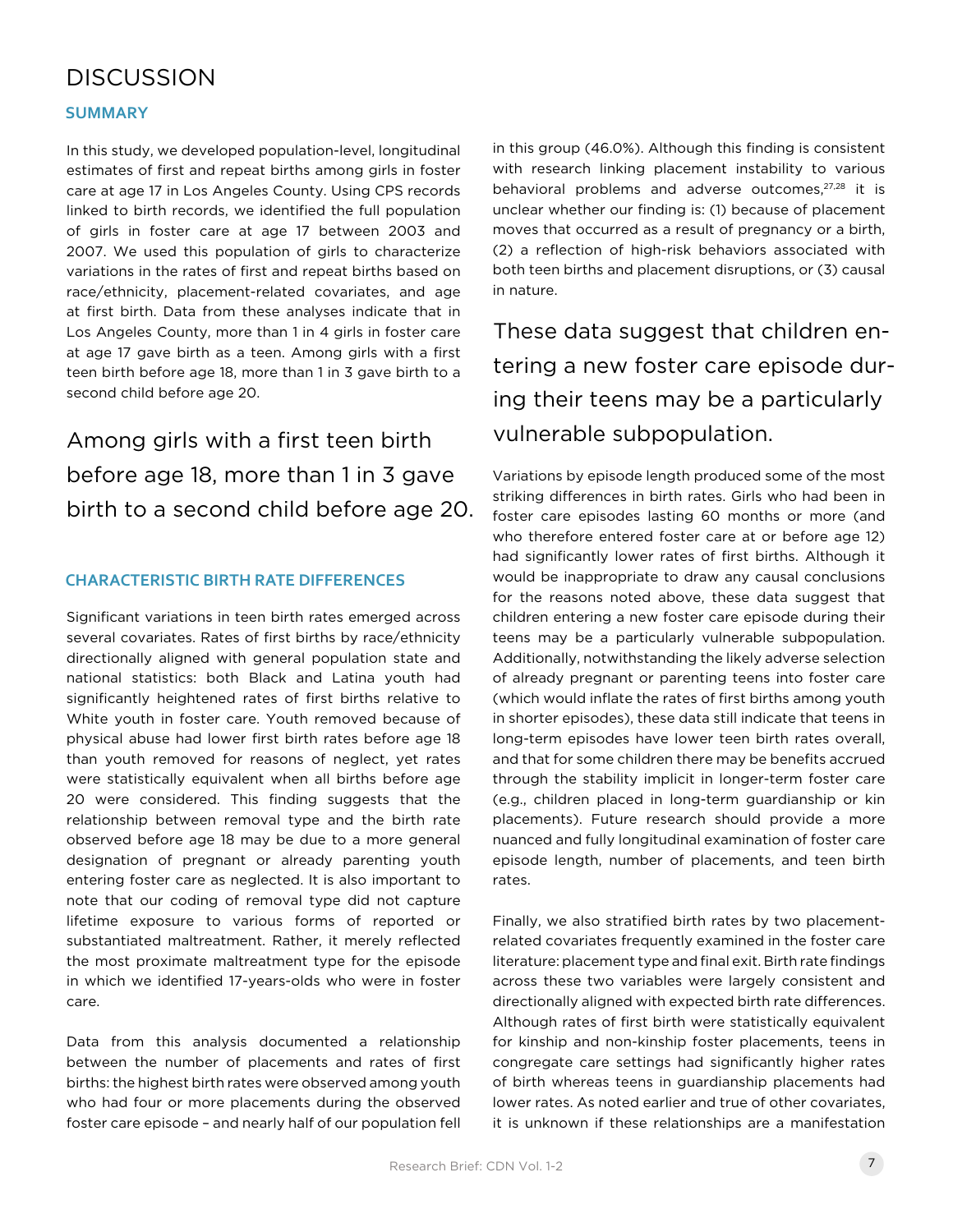### **CHARACTERISTIC BIRTH RATE DIFFERENCES** *( continued )*

of selection effects or reflect causal relationships. Consistent with the lower rates of birth among teens whose last placement was coded as guardianship, teens who exited to adoption/guardianship had the lowest rates of first births. Relative to teens emancipating from foster care, the cumulative rate of first births before age 20 was significantly higher among teens who reunified and whose last exit was coded as a runaway.

Few differences emerged in rates of repeat teen births among those girls with a first birth before age 18 or 19. In fact, the most notable finding was the high rate of repeat teen births overall. Although only 11.5% of girls in foster care at age 17 had given a first birth before age 18, nearly 4 in 10 of these teens gave birth a second time before age 20. The rate of repeat teen births among those with a first birth before age 19 was roughly 3 in 10.

### **ALIGNMENT WITH OTHER RESEARCH**

Few comparable longitudinal statistics of first or repeat birth rates are available, either for the adolescent population at large or for girls in foster care. Published state and national birth rate statistics for the general population are single-year incident rates reflecting the number of girls who were age 15-19 and gave birth.<sup>2</sup> These estimates, however, fail to capture the cumulative number or percentage of girls who had a first or repeat birth during their teen years. The closest birth rate we identified was found in a report based on the 2006–2010 National Survey of Family Growth (NSFG), a nationally representative survey examining sexual activity, contraceptive use, and childbearing in the United States.<sup>22</sup> Using a life table methodology, researchers estimated the probability of a first birth before age 18 at 8% and a first birth before age 20 at 18%. In our foster care population, we found that 11.5% and 27.5% of girls in foster care at age 17 had a first birth before age 18 and 20, respectively.

Although our estimate of first births is higher, it is important to keep in mind that the foster care population is a distinct subset of the overall population, composed predominantly of children and adolescents from families experiencing high and often chronic levels of poverty<sup>29</sup> and typically residing in impoverished neighborhoods<sup>30</sup> in which the economic calculus for delaying motherhood may be very different than other settings.<sup>8</sup> Comparisons between foster care and general population youth are

inevitably confounded by socioeconomic factors.<sup>31</sup> Underscoring the salience of these factors, when the NSFG data were disaggregated into subpopulations more sociodemographically analogous to youth in foster care, the probability of a teen birth among adolescents who were themselves born to teen mothers was estimated to be 13% (before age 18) and 29% (before age 20), higher than the rates of our foster care population.<sup>22</sup> Among adolescents in the NSFG whose mothers had not earned a high school diploma or GED, the probability of a teen birth before age 18 and 20 was 18% and 37%, respectively. Again, these estimated birth rates are higher than we found for our population of girls in foster care at age 17. Despite widespread assumptions to the contrary, data from the present study do not necessarily indicate a heightened teen birth rate among adolescents in foster care compared to socioeconomically similar adolescents in the community.

Our cumulative teen birth rates can also be compared to those from the Midwest Evaluation study,<sup>20</sup> which longitudinally followed a sample of youth who were in foster care at age  $17$  (n = 732) in Wisconsin, Illinois, and Iowa. Our estimates of the cumulative percentage of girls who had given birth before age 20 are slightly

Despite widespread assumptions to the contrary, data from the present study do not necessarily indicate a heightened teen birth rate among adolescents in foster care compared to socioeconomically similar adolescents in the community.

lower, but very close to those reported in the Midwest study.32,33 In the Midwest study, 31.3% of girls in the sample were parenting at the first follow-up interview (when most girls were age 19) compared to our estimates of 27.5% (LA) and 28.1% (CA) before age 20. The two estimates are strikingly similar given that significant variations emerge in overall teen birth rates by race and geography. The highest birth rates for Black teens have been observed in the upper Midwest,<sup>34</sup> and more than 50% of the Midwest foster care sample was Black.<sup>20</sup> In contrast, California has one of the lowest teen birth rates in the country, particularly among Latinas.<sup>34</sup> Yet, it appears that dynamics contributing to population-level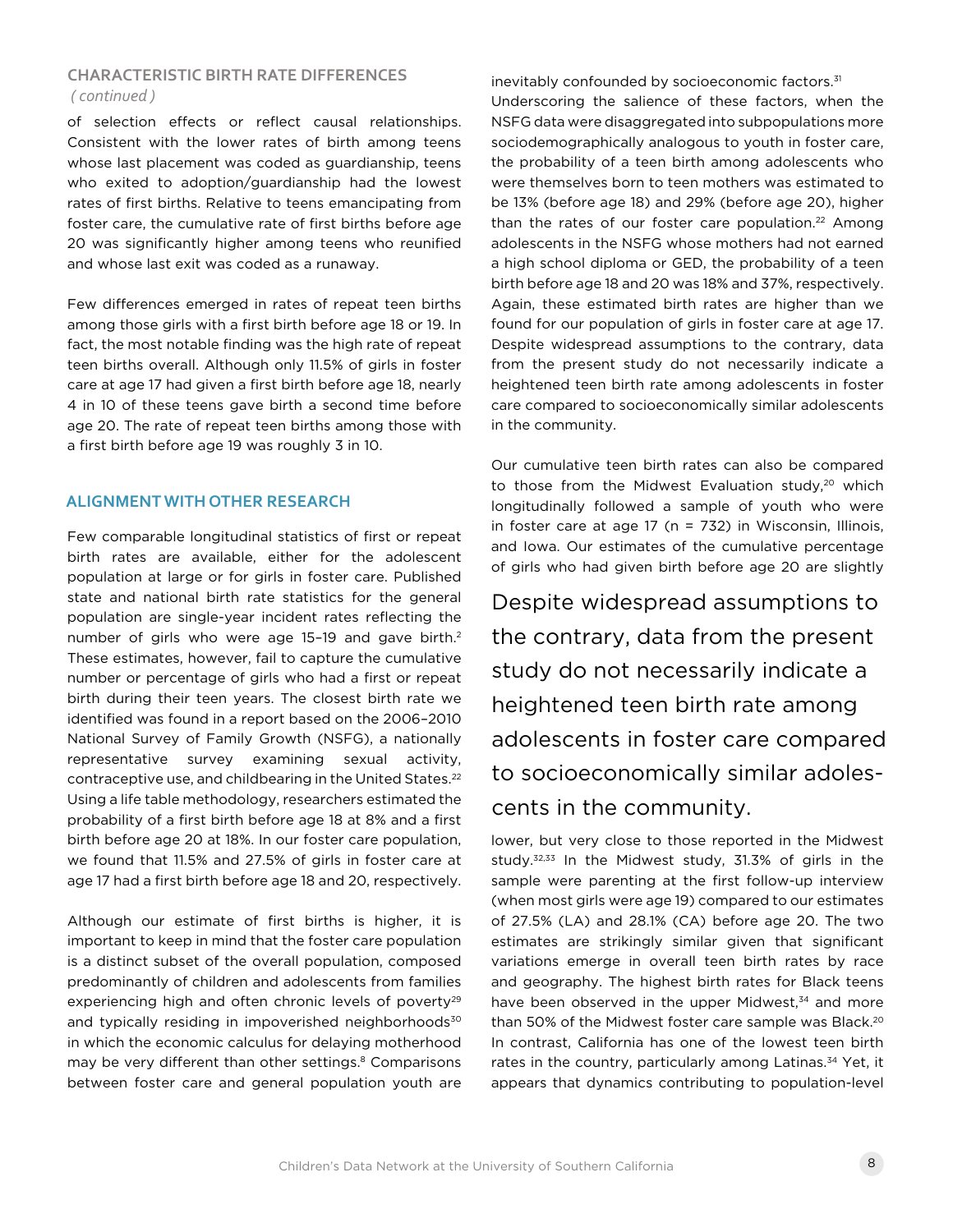### **ALIGNMENT WITH OTHER RESEARCH** *( continued )*

disparities in teen birth rates may operate differently among youth in foster care. Although our estimate may provide a slight undercount due to births occurring outside of California (our data were based on state birth records) and from missed matches between CPS and birth records, the alignment between the present study and the Midwest study help to validate both the record linkages underlying this analysis and the generalizability of the foster care sample used in the Midwest study.

# **CONCLUSION**

Monitoring the incidence of first and repeat births among girls currently and formerly in foster care is critical to evaluating the efficacy of pregnancy prevention efforts and determining the nature of services that are needed for young mothers and children. These epidemiological data are even more important given recent federal legislation which lays the groundwork for states to extend foster care to nonminor dependents age 18 and over. Data from the present study indicate that a relatively small share (roughly 1 in 9) of all 17 year old girls in foster care have given birth before their 18th birthday, the traditional age at which an exit from foster care would have occurred. Yet by the end of their teens, data from Los Angeles (and analogous data from California) suggest that more than 1 in 4 will be parenting (and upon exit at age 21 it will be 1 in 3). The extension of foster care to youth over the age of 18 means that the nature of the state's parenting obligations will expand and will increasingly include the next generation of children. Although current birth rate patterns do not necessarily provide a sound counterfactual for the future, data from the present study highlight the need for expanded data and rigorous research concerning pregnant and parenting transitionage foster youth.

REFERENCES 1. Hamilton BE, Ventura, SJ. Birth rates for U.S. teenagers reach historic lows for all age and ethnic groups. Hyattsville, MD: National Center for Health Statistics; 2012. http://www.cdc.gov/nchs/data/databriefs/ db89.htm

> 2. Hamilton BE, Martin JA, Ventura, SJ. Births: preliminary data for 2011. National Vital Statistics Reports, Vol. 61, No. 5. Hyattsville, MD: National Center for Health Statistics; 2012. http://www.cdc.gov/nchs/data/ nvsr/nvsr61/nvsr61\_05.pdf

3. Basch CE. Teen pregnancy and the achievement gap among urban minority youth. J Sch Health. 2011;81(10):614–618.

4. Patel, PH, Sen B. Teen motherhood and long-term health consequences. Matern Child Health J. 2012;16(5):1063–1071.

5. Perper K, Peterson K, Manlove J. Diploma attainment among teen mothers. Washington, DC: Child Trends; 2010.

6. Geronimus AT, Korenman S. The socioeconomic consequences of teen childbearing reconsidered. Q J Econ. 1992;107(4):1187–1214.

7. Harding DJ. Counterfactual models of neighborhood effects: The effect of neighborhood poverty on dropping out and teenage pregnancy. Am J Sociol. 2003;109(3):676–719.

8. Kearney MS, Levine PB. Why is the teen birth rate in the United States so high and why does it matter? J Econ Perspect. 2012;26(2):141–166.

9. Levine JA, Emery CR, Pollack H. The well-being of children born to teen mothers. J Marriage Fam. 2007;69(1):105–122.

10. Levine JA, Pollack H, Comfort ME. Academic and behavioral outcomes among the children of young mothers. J Marriage Fam. 2001;63(2):355–369.

11. Jaffee S, Caspi A, Moffitt TE, Belsky J, Silva P. Why are children born to teen mothers at risk for adverse outcomes in young adulthood? Results from a 20-year longitudinal study. Dev Psychopathol. 2001;13:377–397.

12. Chen X-K, Wen SW, Fleming N, Demissie K, Rhoads GG, Walker M. Teenage pregnancy and adverse birth outcomes: A large population based retrospective cohort study. Int J Epidemiol. 2007;36(2):368– 373.

13. Chen X-K, Wen SW, Fleming N, Yang Q, Walker MC. Increased risks of neonatal and postneonatal mortality associated with teenage pregnancy had different explanations. J Clin Epidemiol. 2008;61(7):688– 694.

14. Brooks-Gunn J, Furstenberg FF. The children of adolescent mothers: Physical, academic, and psychological outcomes. Dev Rev. 1986;6(3):224–251.

15. Flanagan P, Coll CG, Andreozzi L, Riggs S. Predicting maltreatment of children of teenage mothers. Arch Pediatr Adolesc Med. 1995;149(4):451–455.

16. Putnam-Hornstein E, Needell B. Predictors of child protective service contact between birth and age five: An examination of California's 2002 birth cohort. Child Youth Serv Rev. 2011;33(11):2400–2407.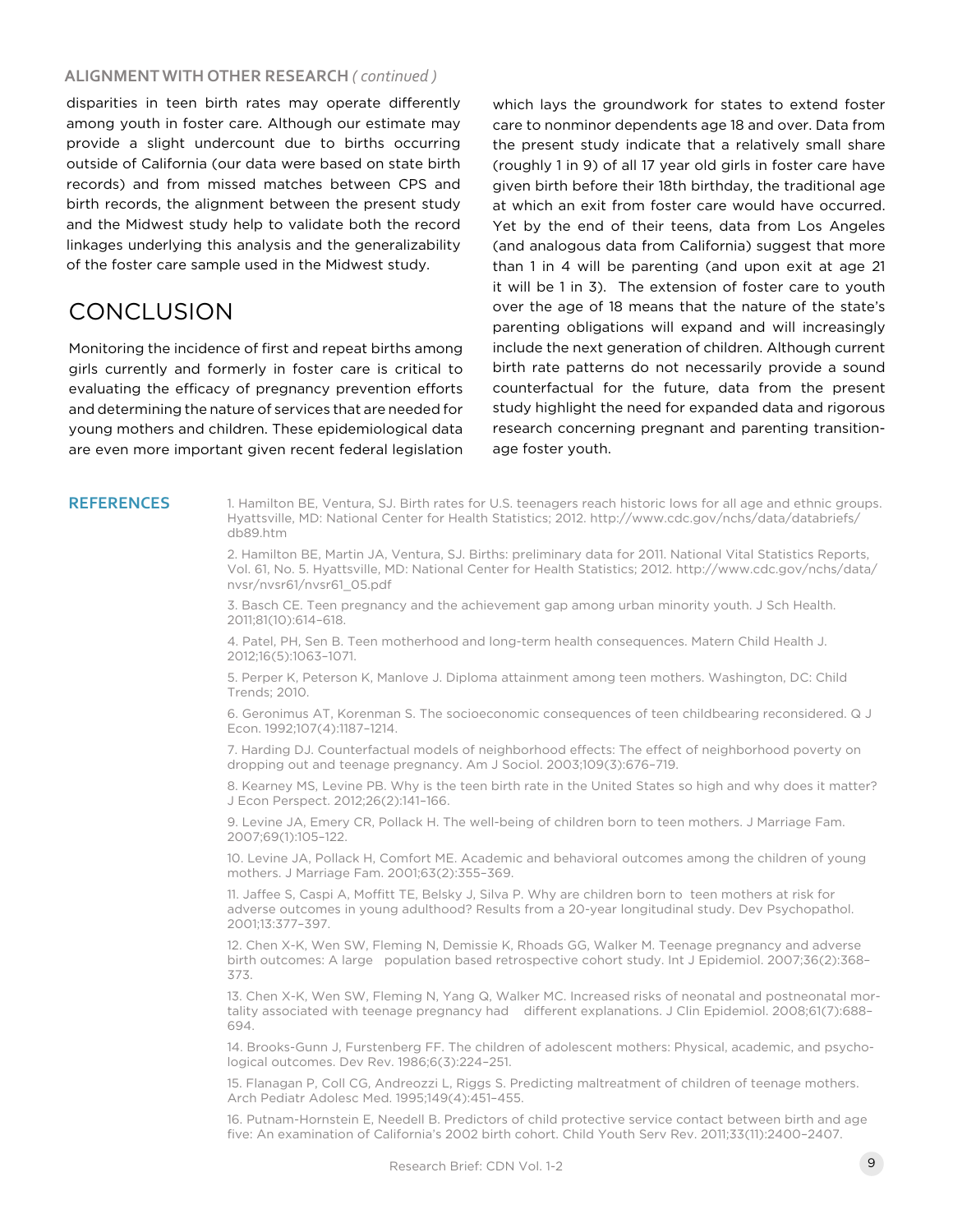17. Furstenberg FF, Levine JA, Brooks-Gunn J. The children of teenage mothers: Patterns of early childbearing in two generations. Fam Plann Perspect. 1990;22(2):54–61.

18. Meade CS, Kershaw TS, Ickovics JR. The intergenerational cycle of teenage motherhood: An ecological approach. Health Psychol. 2008;27(4):419–429.

19. Carpenter SC, Clyman RB, Davidson AJ, Steiner JF. The association of foster care or kinship care with adolescent sexual behavior and first pregnancy. Pediatrics. 2001;108(3):e46-e46.

20. Dworsky A, Courtney ME. The risk of teenage pregnancy among transitioning foster youth: Implications for extending state care beyond age 18. Child Youth Serv Rev. 2010;32(10):1351–1356.

21. Pecora PJ, WIlliams J, Kessler RJ, Downs AC, O'Brien K, Hiripi E, Morello S. Assessing the effects of foster care: Early results from the Casey National Alumni Study. Seattle, WA: Casey Family Programs; 2003.

22. Martinez G, Copen CE, Abma JC. Teenagers in the United States: Sexual activity, contraceptive use, and childbearing, 2006–2010 National Survey of Family Growth. Hyattsville, MD: National Center for Health Statistics. http://www.cdc.gov/nchs/data/series/sr\_23/sr23\_031.pdf

23. Fostering Connection to Success and Increasing Adoption Act of 2008, Pub. L. No. 110-351, 122 Stat. 3949; 2008.

24. Svoboda DV, Shaw TV, Barth RP, Bright CL. Pregnancy and parenting among youth in foster care: A review. Child Youth Serv Rev. 2012;34(5):867–875.

25. Courtney ME, Needell B, Wulczyn F. Unintended consequences of the push for accountability: The case of national child welfare performance standards. Child Youth Serv Rev. 2004;26:1141–1154.

26. Centers for Disease Control and Prevention. Vital signs: Repeat births among teens—United Sates, 2007-2010. Atlanta, GA: Author; 2013. http://www.cdc.gov/mmwr/preview/mmwrhtml/mm6213a4. htm?s\_cid=mm6213a4\_w

27. Rubin DM, Alessandrini EA, Feudtner C, Mandell DS, Localio AR, Hadley T. Placement stability and mental health costs for children in foster care. Pediatrics. 2004;113:1336–1341.

28. Rubin DM, O'Reilly ALR, Luan X, Localio AR. The impact of placement stability on behavioral wellbeing for children in foster care. Pediatrics. 2007;119:336–344.

29. Sedlak AJ, Mettenburg J, Basena M, Petta I, McPherson K, Greene A, Li S. The Fourth National Incidence Study of Child Abuse and Neglect (NIS-4): Report to Congress. Washington, DC: U.S. Department of Health and Human Services, Administration for Children and Families; 2010.

30. Wulczyn F, Gibbons R, Snowden L, Lery B. Poverty, social disadvantage, and the Black/White placement gap. Child Youth Serv Rev. 2013;35:65–74.

31. Putnam-Hornstein E, Needell B, King B, Johnson-Motoyama M. Racial and ethnic disparities: A population-based examination of risk factors for involvement with child protective services. Child Abuse & Negl. 2013;37(1):33–46.

32. Courtney ME, Dworsky A, Ruth G, Keller T, Havlicek J, Bost N. Midwest evaluation of the adult functioning of former foster youth: Outcomes at age 19. Chicago, IL: Chapin Hall Center for Children at the University of Chicago; 2005.

33. Courtney ME, Dworsky A, Ruth G, Havlicek J, Perez A, Keller T. Midwest evaluation of the adult functioning of former foster youth: Outcomes at age 21. Chicago, IL: Chapin Hall Center for Children at the University of Chicago; 2007.

34. Mathews TJ, Sutton PD, Hamilton BE, Ventura SJ. State disparities in teenage birth rates in the United States. NCHS Data Brief No. 46. Hyattsville, MD: National Center for Health Statistics; 2010.